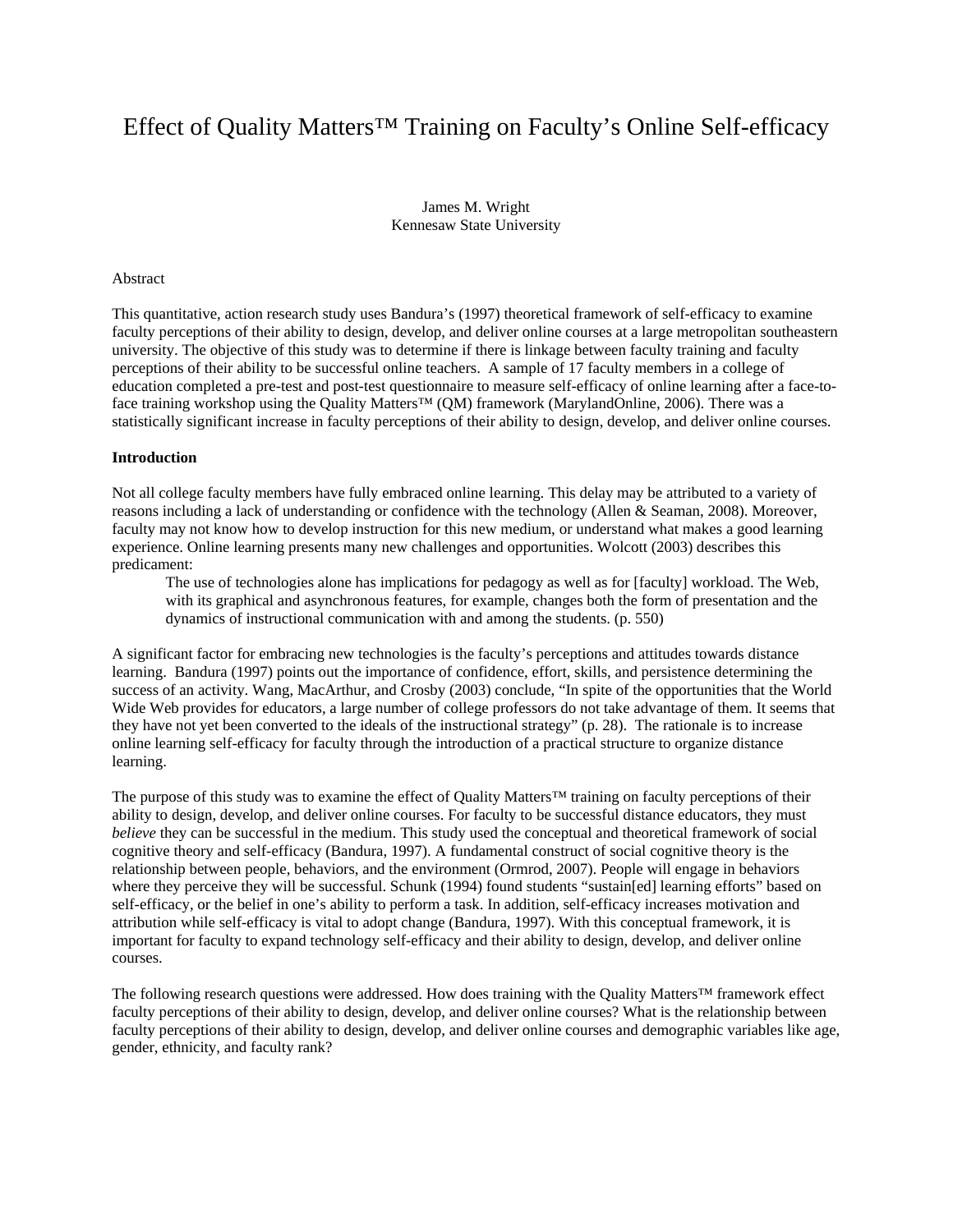# **Methodology**

Participants for the study included a sample of 17 faculty members from a large metropolitan university in the southeastern United States. All 17 participants completed the pre-test, and only 14 subjects completed the pre-test and the post-test surveys. The sample included eight males (46%) and nine females (53%). Participants were predominately white  $(n = 4, 82\%)$ , with one black participant (6%), one Asian participant (6%), and one American Indian (6%). Participants reported a variety of professional rank and years of service.

The participants volunteered and attended a face-to-face training workshop which was offered on three different days. Before the training, the participants were surveyed with a pre-test questionnaire to obtain demographic information, professional experience, computer competencies, and perceptions of online teaching. After the training the participants were asked to complete a post-test questionnaire. The objective of the training was to introduce the Quality Matters™ rubric, examine the parts of the rubric, and present good and bad examples of online course components. The pre-test and post-test instruments were collected in Survey Monkey, and to ensure anonymity the electronic forms did not capture the internet protocol (IP) addresses of the participants.

The research instrument was developed based on the work of Kinuthia (2003) and Miltiadou and Yu (2000) and used a five-point Likert scale. Kinuthia developed an instrument to examine faculty participation in web-based instruction. Secondly, Miltiadou and Yu designed a valid instrument, the Online Technologies Self-Efficacy Scale (OTSES), to study self-efficacy in online learning. The section of the instrument that focuses on the perceptions of online learning was based on the OTSES. The data collection questionnaire was broken down into three parts: demographics, computer competencies, and perceptions of online learning. The third section, perceptions of online learning, was given twice on the pre and post test.

# **Results**

For the computer competency section of the questionnaire an index score was developed for each participant. This was calculated by reversing the scores of the negatively worded questions, and totaling all of the computer competency questions. Moreover, this process was completed for the perception of online learning with the pre-test and post-test scores, while a paired sample *t* test was used for analysis.

Table 1 presents the means and standard deviation for the three index scores for the computer competency section and the pre and post section of the instruments. Correlation analysis of the pre and post score indexes showed a high Pearson correlation value of .901 ( $n = 14$ ).

# Table 1

Means and Standard Deviations

| V ariable                  | Ν  | M     | SD    |
|----------------------------|----|-------|-------|
| Computer Competence Rating | 17 | 67.41 | 10.83 |
| Pre-test Attitude Rating   | 14 | 51.71 | 11.75 |
| Post-test Attitude Rating  | 14 | 62.57 | 7.04  |

Reliability scale was tested on computer competency section and the pre and post section of the instruments. Cronbach's alphas for the sections were in acceptable range. For the questions dealing with computer competency the alpha value was .87 ( $n = 17$ ). The pre-test perception of online learning had an alpha value of .91 ( $n = 16$ ) and the post-test value was  $.81$  ( $n = 16$ ).

A paired-sample *t* test was calculated to compare the mean pre-test index of perception of online learning with the mean post-test index of perception of online learning. The mean on the pre-test was  $51.71$  ( $sd = 11.76$ ) and the mean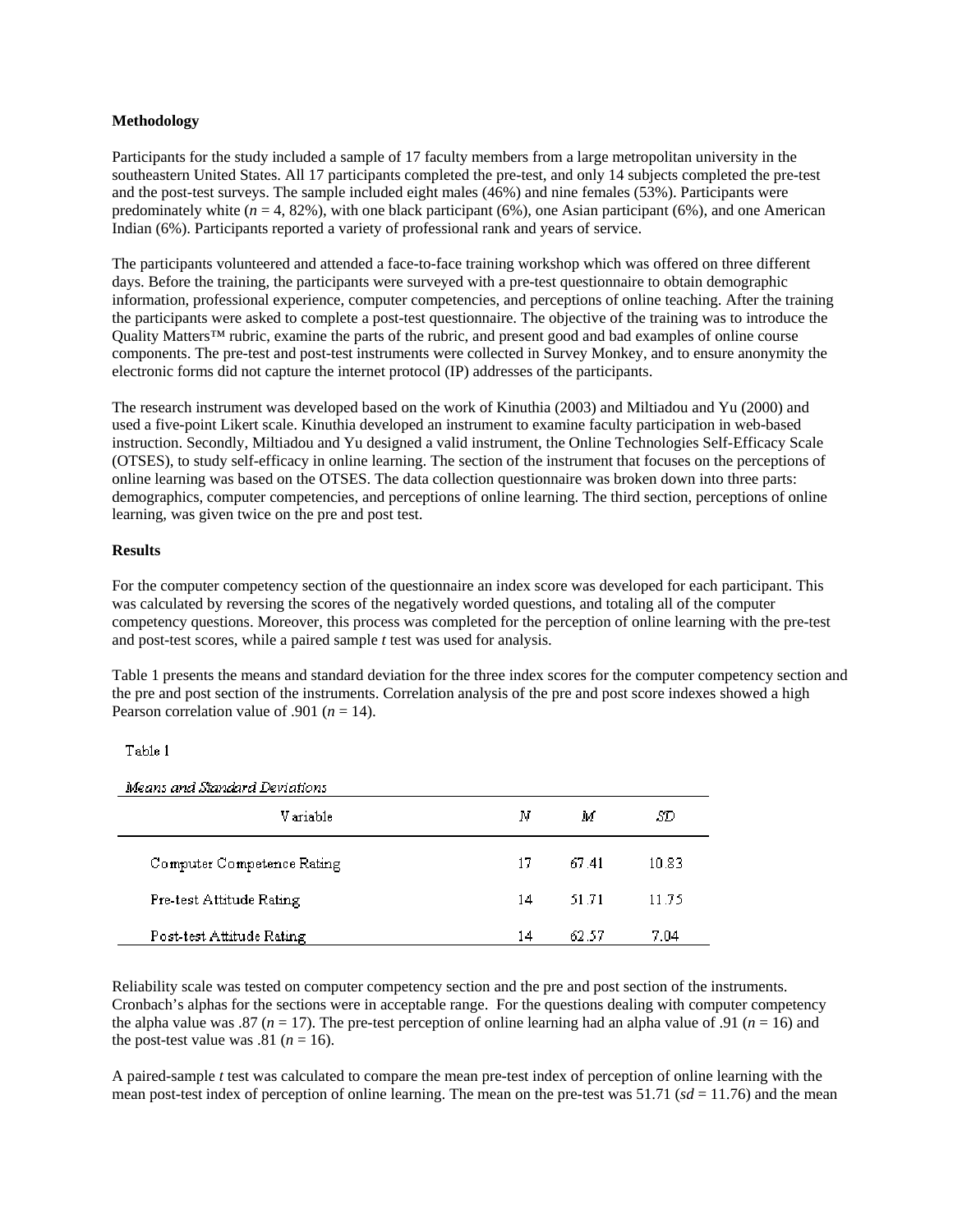on the post-test was 62.57 ( $sd = 7.04$ ). A significant increase from pre-test to post-test was found ( $t(13) = 6.526$ , p < .001). Table 2 presents the results of the paired sample test.

### Table 2

#### Paired Samples Test

|                                           |        | 95% Confidence Interval<br>of the Difference |                    |        |       |       |    |                    |  |  |
|-------------------------------------------|--------|----------------------------------------------|--------------------|--------|-------|-------|----|--------------------|--|--|
|                                           | Mean   | Std.<br>Deviation                            | Std. Error<br>Mean | Upper  | Lower |       | df | Sig.<br>(2-tailed) |  |  |
| Pre-test Attitude -<br>Post-test Attitude | 10.857 | 6.225                                        | 1.664              | 14.451 | 7.263 | 6.526 | 13 | .000               |  |  |

To address the second research question, is there a relationship between faculty perceptions and demographic variables like age, gender, ethnicity, and faculty rank a factorial analysis of variance (ANOVA) was performed. A Bonferroini-adjusted *p*-value of .05 was used to measure age, gender, ethnicity, faculty rank. There was no significant difference found regarding age, gender, ethnicity, or faculty rank in regards to perceptions of ability to teach online.

### **Conclusion**

Changing attitudes is an important first step to creating change. This study showed a statistically significant increase in faculty perceptions of their ability to design, develop, and deliver online courses. This is a positive outcome and affirms the first research question; however, 47% (*n* = 8) of participants reported to have "Intermediate Computer Skills," while 41% ( $n = 7$ ) reported to have "Experienced Computer Skills." The sample was self-selected and possessed a high level of computer skills, and perhaps these faculty members are the early adopters of technology (Rogers, 2003).

Although there was a significant change in attitudes, there was no significance relating to differences in race, gender, age or faculty rank. Because the sample was self-selected and already has solid computer skills may explain the little significance. Nonetheless, this shows the value of training faculty regardless of rank or status. All faculty members that will be involved in online instruction need further training with examples of best practices.

Changing attitudes is only half the problem. There must be concrete development and deployment of new online classes. Moreover, the college must sustain this momentum with additional training, resources, and support. Without the right support this change in attitude will wither on the vine. Additionally, providing good mentors for faculty is important. Observing success from other faculty members should increase confidence. It is important to identify and celebrate successes to encourage the slow adopters.

The primary limitation of this study is the small sample size. This study shows the potential of changing faculty perceptions of developing and delivering online instruction. However, it is important to continue and expand this type of training for faculty. The QM™ framework fits very naturally with the quality pedagogy already employed in the college. Therefore, the transference of designing curriculum for traditional courses to the online environment should be very easy for faculty.